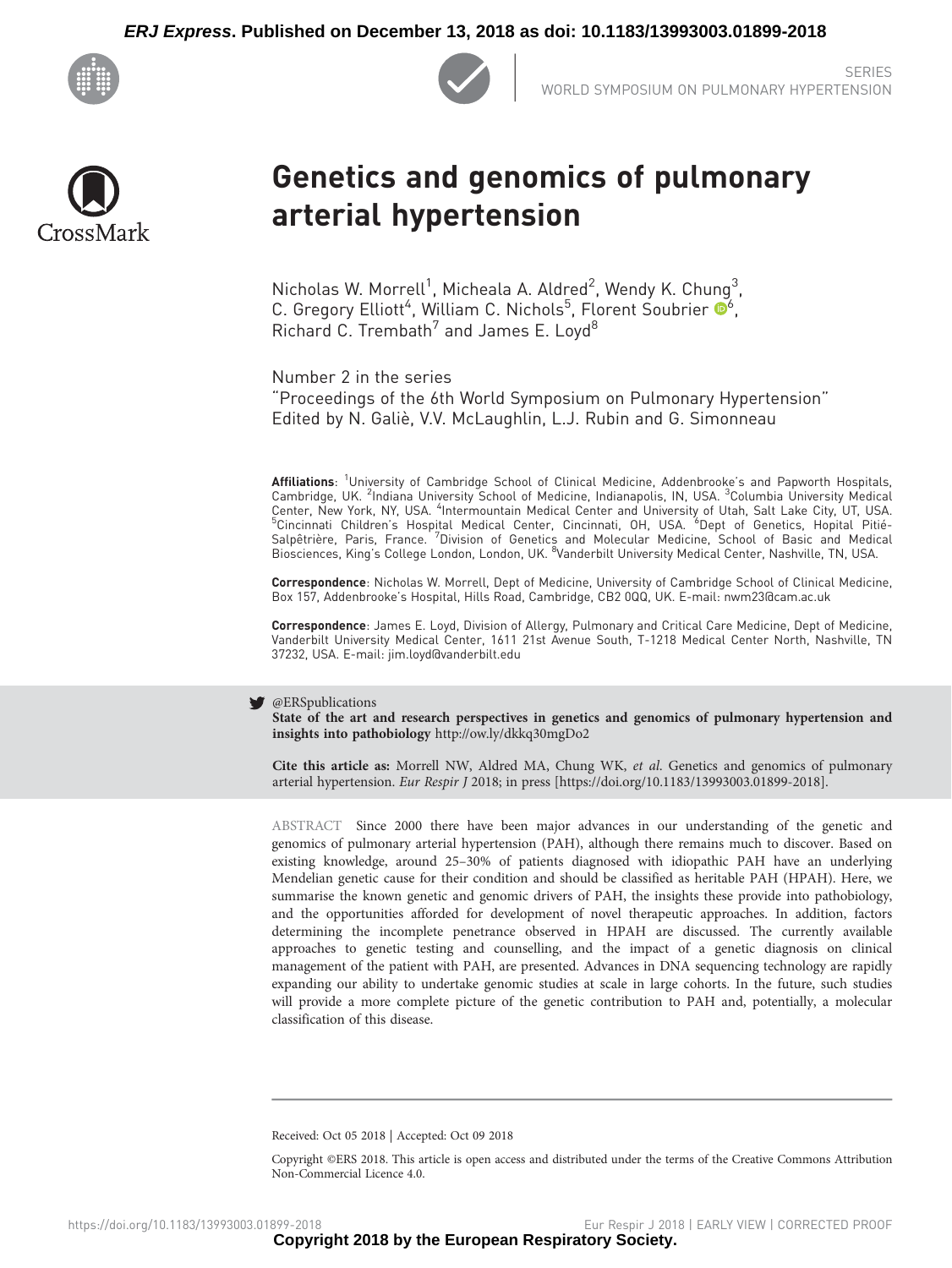# Introduction

For half a century after the mid-1900s, when cardiac catheterisation first provided clinicians the ability to safely measure pulmonary haemodynamics, idiopathic pulmonary arterial hypertension (IPAH, then termed primary pulmonary hypertension (PPH)) was recognised as a lethal pulmonary vascular disease of enigmatic origin. Near the turn of this century, new understanding was developed of the specific genetic predisposition in families with PAH and that information was a driver to revise the classification of PAH by the 3rd World Symposium on Pulmonary Hypertension in 2003. Since 2000, investigators have contributed increasing knowledge of the genetics and genomics of PAH. Technological advances in genetic sequencing have enabled inexpensive and rapid sequencing of the coding regions of the genome (whole exome sequencing (WES)), or the whole genome (whole genome sequencing (WGS)), in families and large cohorts of patients (figure 1). Insights from human genetics are increasing our understanding of the pathobiology of PAH, identifying new potential drug targets, and informing the care of patients and their families.

# State of the art

# Mendelian inheritance

There is a family history of PAH in 6–10% of patients not associated with other underlying disorders [\[1](#page-7-0)]. In 2000, genetic analysis of such families identified heterozygous germline mutations in BMPR2, the gene encoding bone morphogenetic protein receptor type 2, a member of the transforming growth factor-β (TGF-β) superfamily [[2, 3\]](#page-7-0). Subsequently, mutations were also identified in IPAH [[4](#page-7-0)]. It is now well established that around 70–80% of families with PAH and 10–20% of IPAH cases are caused by mutations in BMPR2 [\[5\]](#page-7-0).

Sequencing of genes encoding BMP receptor signalling intermediaries led to the identification of rare sequence variants in SMAD1, SMAD4 and SMAD9 [\[6, 7](#page-7-0)]. The identification of additional SMAD9 mutations in large cohorts has confirmed its role in PAH [\[8\]](#page-7-0). In addition, exome sequencing of BMPR2-negative individuals with more than one family member diagnosed with PAH revealed mutations in CAV1, which encodes caveolin-1 and functions to physically colocalise BMP receptors [[9](#page-7-0)]. A rare mutation in CAV1 has been associated with both lipodystrophy and PAH in a young child. KCNK3 ( potassium channel subfamily K member 3) mutations were also identified by exome sequencing and encode a potassium channel that contributes to the membrane potential to determine pulmonary vascular tone [\[10\]](#page-7-0). Array comparative hybridisation and sequencing in childhood and (rarely) adult-onset PAH identified deletions and loss-of-function mutations in TBX4 (T-box 4), a gene that is also associated with small patella syndrome [[11](#page-7-0)]. Mutations in TBX4 are among the most common genetic causes of PAH in children and suggest that PAH is at least in part a developmental lung disease when it presents early in life [\[12, 13\]](#page-7-0). The recognition that severe PAH can also occur in families segregating hereditary haemorrhagic telangiectasia (HHT) implicated ACVRL1 (activin receptor-like kinase 1 (ALK1)) and ENG (endoglin) mutations in PAH [[14](#page-7-0)–[16](#page-8-0)].

Recently, a large survey was undertaken in a collaborative European cohort of adult-onset (>18 years) patients with IPAH, familial PAH (FPAH) and anorexigen-associated PAH [\[8\]](#page-7-0). This study of over 1000



FIGURE 1 The history of genetic discovery in pulmonary arterial hypertension. WSPH: World Symposium on Pulmonary Hypertension.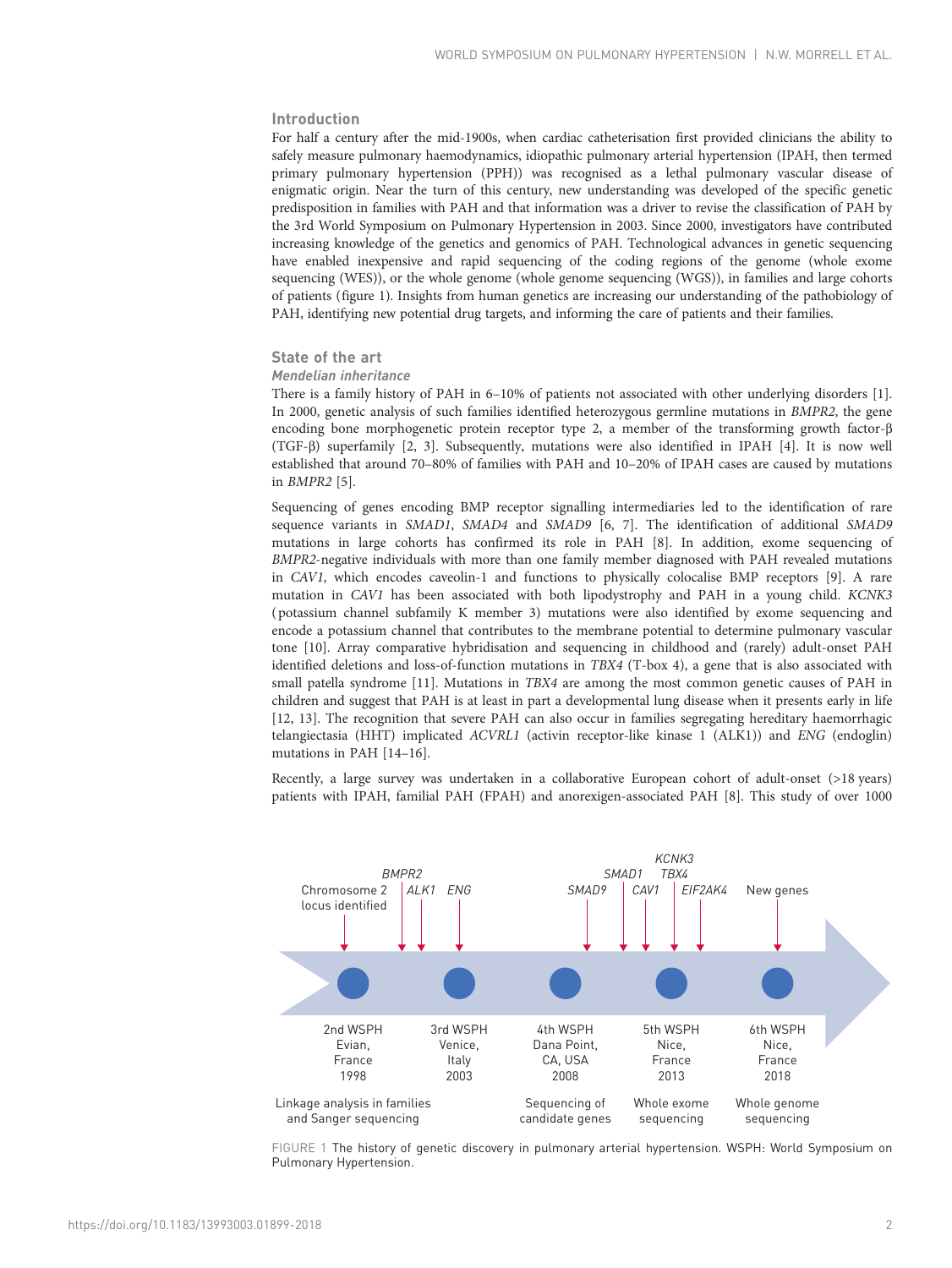TABLE 1 Classification of pulmonary arterial hypertension genes according to level of evidence that they play a causal role in the disease

| Higher level of evidence                                                             | Lower level of evidence           |
|--------------------------------------------------------------------------------------|-----------------------------------|
| BMPR2: EIF2AK4: TBX4: ATP13A3: GDF2: SOX17:<br>AQP1: ACVRL1: SMAD9: ENG: KCNK3: CAV1 | SMAD4: SMAD1: KLF2: BMPR1B: KCNA5 |
|                                                                                      |                                   |

Evidence includes de novo mutation, cosegregation studies, association with replication and functional studies.

patients confirmed the presence of causal mutations in BMPR2 (15.3%), TBX4 (1.3%), ACVRL1 (0.9%), ENG (0.6%), SMAD9 (0.4%) and KCNK3 (0.4%). No pathogenic coding variants in CAV1, SMAD1 or SMAD4 were identified, possibly due to the rarity of mutations in these genes in adults. The same study identified mutations in new PAH genes: ATP13A3 (ATPase 13A3; 1.1%), SOX17 (SRY-box 17; 0.9%), AQP1 (aquaporin 1; 0.9%) and GDF2 (growth differentiation factor 2/BMP9; 0.8%), and suggested additional genes that will require further validation. Mutations in all of these genes are autosomal dominantly inherited and exhibit reduced penetrance, meaning that some individuals who carry a mutation do not manifest PAH. In IPAH cases, the mutation may be inherited from an unaffected parent or occur de novo. Where parental samples are available, determining that a mutation occurred de novo can be helpful in establishing pathogenicity. Among paediatric IPAH patients without mutations in known risk genes, exome sequencing revealed a 2-fold enrichment of de novo predicted deleterious variants. De novo variants in novel genes may explain 19% of paediatric-onset IPAH cases [\[12\]](#page-7-0). The incomplete penetrance observed for PAH genes suggests that additional genetic, epigenetic and/or environmental factors contribute to disease risk/progression.

In 2014, biallelic mutations in EIF2AK4, a gene encoding eukaryotic translation initiation factor 2α kinase 4, were identified as a cause of heritable pulmonary capillary haemangiomatosis (PCH) [\[17\]](#page-8-0) and pulmonary veno-occlusive disease (PVOD) [\[18](#page-8-0)]. PVOD and PCH are rare and pathologically distinct forms of PAH. Heritable PVOD and PCH are autosomal recessive and nearly completely penetrant, unlike other forms of PAH. Individuals diagnosed with apparently sporadic PVOD or PCH may also carry biallelic EIF2AK4 mutations in up to 25% of cases [[17](#page-8-0), [18\]](#page-8-0). Detection of biallelic pathogenic EIF2AK4 mutations establishes a precise and accurate molecular diagnosis of PVOD/PCH without requiring a lung biopsy [\[19\]](#page-8-0).

A summary of the genes reported to date in patients with HPAH is shown in table 1. A high level of evidence needs to be established for the causal role of mutations in a particular gene before it is used in clinical screening and management.

#### Common genetic variation

The role of common genetic variation contributing to the aetiology or clinical course of PAH is less well defined. To date only one genome-wide association study has been published to identify variants associated with PAH (n=625 cases). This study detected a significant association at the CBLN2 (cerebellin 2 precursor) locus mapping to 18q22.3, with the risk allele conferring an odds ratio for PAH of 1.97  $(p=7.47 \times 10^{-10})$  [\[20\]](#page-8-0). Another large study evaluated associations between polymorphisms in genes comprising the endothelin signalling pathway and clinical outcomes in 715 PAH patients of European descent in the STRIDE study (sitaxsentan). An association was identified between a single nucleotide polymorphism (rs11157866) in the G-protein  $\gamma$  subunit gene GNG2 and a combined improvement in functional class and 6-min walk distance [\[21\]](#page-8-0). In a smaller study, levels of serum endostatin, a potent antiangiogenic protein with the capacity to induce endothelial cell apoptosis and inhibit endothelial cell proliferation, correlated with poor functional status and was a strong predictor of mortality in group 1 patients. In contrast, a missense variant (rs12483377) in COL18A1, which encodes endostatin, was associated with lower circulating protein and reduced mortality [[22\]](#page-8-0). Abnormalities of mitochondrial metabolism are now well recognised in PAH. A recent study suggests that variants in the mitochondrial genome may influence the risk of developing PAH, with a lower rate of disease associated with haplogroup L, the oldest ancestral human haplogroup [\[23\]](#page-8-0). Lastly, in a study of 2761 healthy adults, variants in oestradiol metabolism (CYP1B1 (cytochrome P450 1B1)) and androgen receptor genes were associated with right ventricular function [\[24\]](#page-8-0). Given the significant sex disparities in PAH and previous evidence that CYP1B1 variants may modulate disease penetrance in BMPR2 mutation carriers [\[25\]](#page-8-0), these variants warrant further study regarding a possible role in right ventricular remodelling in PAH.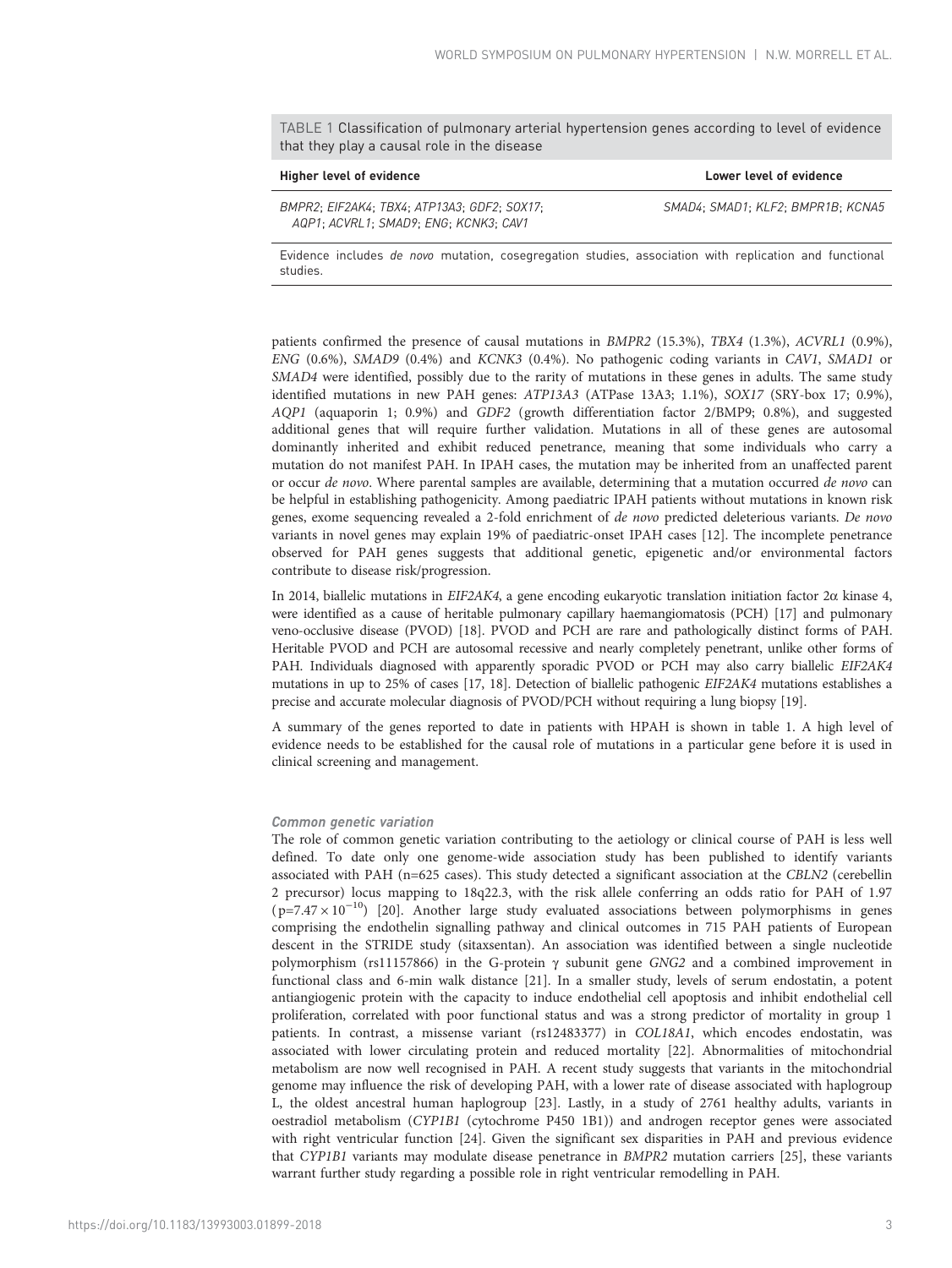# Pathobiology links between mutations and disease

PAH mutations and disease pathobiology

BMPR2 is expressed on the surface of a wide number of cells, but it is particularly highly expressed on the pulmonary vascular endothelium, where it forms a complex with the type I receptors, ALK1 or ALK2. The ALK1/BMPR2 receptor complex signals specifically in response to the circulating BMP ligands, BMP9 and BMP10, utilising ENG as a coreceptor [\[26, 27\]](#page-8-0). ALK1 and ENG are also highly expressed in the pulmonary endothelium, and this requirement for high levels of BMPR2/ALK1 signalling in the pulmonary endothelium may contribute to the lung-specific effects of BMPR2 mutations. BMP9 (encoded by GDF2) functions as a circulating vascular quiescence factor, protects endothelial cells from apoptosis and excessive proliferation, and inhibits vascular permeability. Loss of BMPR2 also favours endothelial dysfunction and promotes endothelial-to-mesenchymal transition. Given that mutations in ALK1 and ENG (usually associated with HHT) can also cause PAH, the genetic evidence strongly suggests that the pulmonary endothelial cell is an important initiating cell type in PAH pathobiology. Nevertheless, loss of BMPR2 function in other cell types (e.g. smooth muscle cells, fibroblasts and immune cells) may also contribute to disease pathobiology. For example, pulmonary artery smooth muscle cells with BMPR2 mutations are hyperproliferative and resistant to the growth-suppressive effects of BMPs, through loss of antiproliferative Smad1/5 signalling [[28\]](#page-8-0).

Other less common PAH mutations are also related to the BMP pathway. Smad8 (encoded by the SMAD9 gene) is a downstream mediator of BMP signalling, together with Smad1 and 5. Heterozygous mutations of SMAD9 have relatively little effect on canonical BMP signalling through Smad4, presumably due to redundancy with Smad1/5 function [\[29\]](#page-8-0). However, in relation to a Smad4-independent pathway that promotes microRNA maturation [\[30\]](#page-8-0), SMAD9 mutations lead to significant loss of function, suggesting that microRNAs regulated in this manner may play an important role in PAH pathogenesis [[29](#page-8-0)]. Similar results were seen in a case with congenital heart disease (CHD)-associated PAH in which pulmonary artery endothelial cells carried a somatic heterozygous deletion of SMAD9 [\[31\]](#page-8-0).

EIF2AK4, also known as general control non-derepressible 2 (GCN2), is a serine/threonine protein kinase that phosphorylates the α subunit of eukaryotic initiation factor 2, which plays a key role in modulating amino acid metabolism in response to nutrient deprivation. EIF2AK4 senses amino acid deficiency through binding to uncharged transfer RNA. The molecular and cellular mechanisms by which loss of function of this kinase promotes the development of PVOD/PCH is under active investigation. In the  $Eif2ak4<sup>-/-</sup>$  mouse, an increased inflammatory response to stress was observed in the intestine, secondary to decreased autophagy and increased oxidative stress and its effect on inflammasome activation and inflammation [[32](#page-8-0)]. It remains to be demonstrated if similar mechanisms are involved in the intimal fibrosis and endothelial cell proliferation observed in the lung vessels of heritable PVOD. Alternatively, EIF2AK4 biallelic loss of function leads to decreased TRIB3 (Tribbles-like protein 3), whose downregulation has been shown to inhibit BMP-mediated cellular response [\[33\]](#page-8-0). Under this hypothesis, EIF2AK4 loss of function would have similar consequences to BMPR2 or SMAD9 mutations by decreasing BMP signalling.

CAV1 is a major constituent protein of caveolae (flask-shaped invaginations of the plasma membrane) and is highly expressed in endothelial cells. BMP receptors are localised in caveolae, as well as other regions of the plasma membrane, and studies suggest that caveolae are required for initiation of BMP signalling [[34](#page-8-0)]. Loss of CAV1 decreases BMPR2 membrane localisation and signalling [\[35\]](#page-8-0). Conversely, BMPR2 mutations can lead to caveolar trafficking defects and intracellular localisation [\[36](#page-8-0)]. Lastly, it is notable that even in the absence of a heritable mutation, expression levels of BMPR2 and CAV1 are reduced in PAH lung tissues [\[37, 38](#page-8-0)].

# Factors affecting disease penetrance

Despite the fact that pathogenic BMPR2 mutations clearly cause PAH, the penetrance of the disease phenotype is incomplete. The best estimate is that penetrance in male carriers is around 14%, whereas in females it is around 42% [\[39\]](#page-8-0). Thus, female sex is the single most important factor influencing the penetrance of BMPR2 mutations in PAH, possibly driven by oestrogen metabolism [[25](#page-8-0)]. Additional factors influencing penetrance may be genetic, epigenetic and/or environmental. Genetic factors may include the expression level of wild-type BMPR2 from the unaffected allele [[40](#page-8-0)], genetic variants affecting the expression levels of TGF-β [[41](#page-8-0)] or alternative splicing of BMPR2 [[42](#page-8-0)]. Studies in induced pluripotent stem cells derived from affected and unaffected BMPR2 mutation carriers have suggested that genetic background, specifically differences in expression of BMP pathway-modifying genes, might contribute to penetrance [\[43\]](#page-8-0). Additional large-scale longitudinal studies of affected and unaffected mutation carriers are required to more systematically search for genetic and environmental modifiers of penetrance.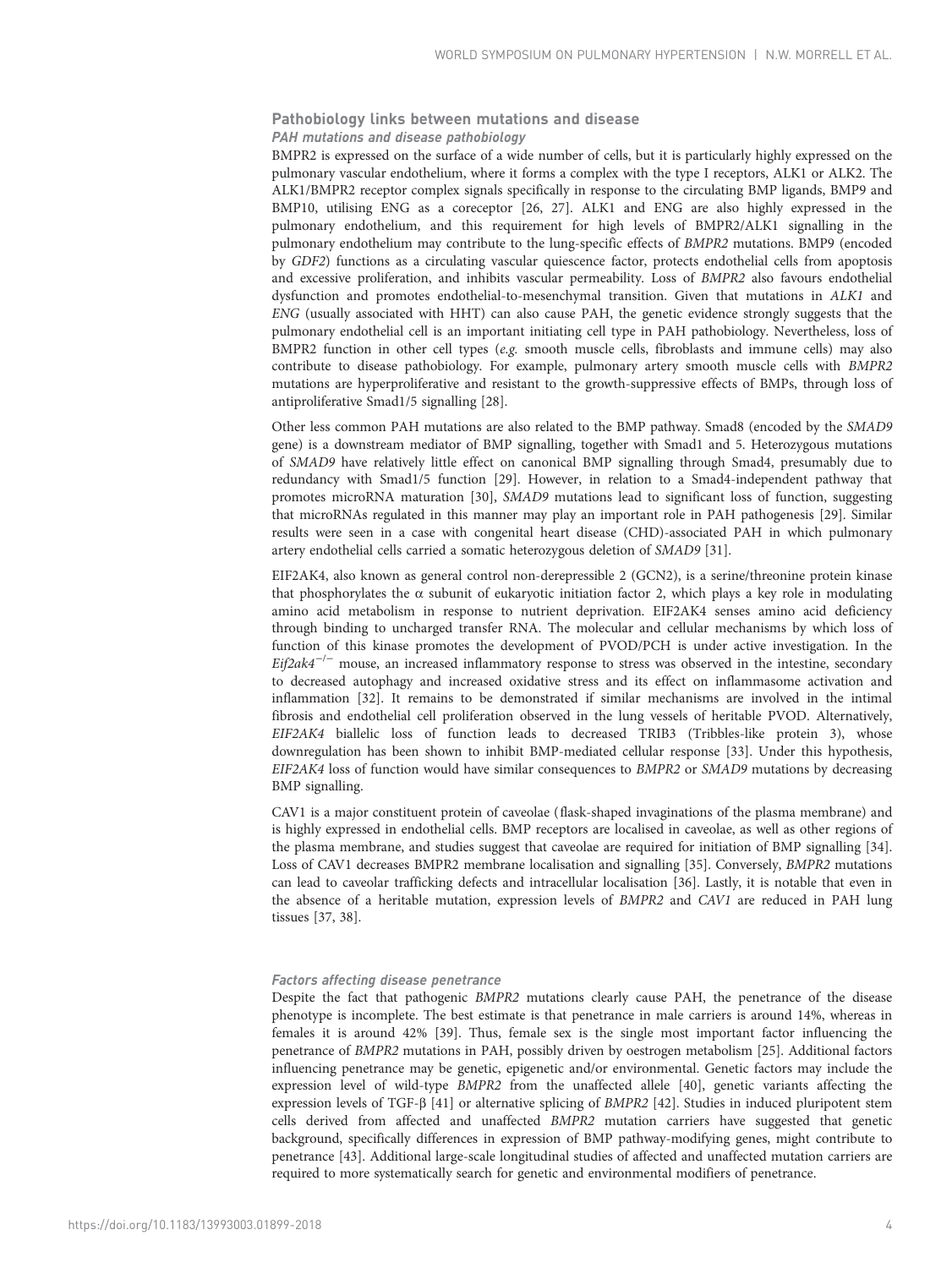Although no study has yet addressed potential environmental factors influencing the penetrance of BMPR2 mutations in human cohorts, studies suggest that inflammatory mediators, e.g. lipopolysaccharide [\[44\]](#page-8-0), tumour necrosis factor-α (TNF-α) [\[45](#page-8-0)] and 5-lipoxygenase [[46](#page-8-0)], can drive the development of PH in genetically modified mice and in patient-derived pluripotent stem cells [[47](#page-8-0)]. TNF-α directly suppresses BMPR2 mRNA and protein expression. In addition, epigenetic mechanisms such as hypermethylation of the BMPR2 promoter may play a role [[48](#page-9-0)]. Several microRNAs have also been shown to target BMPR2 mRNA to modify expression levels of the protein, including miR-21 [\[49](#page-9-0)] and miR-17-92 [[50](#page-9-0)].

Another factor that may contribute to penetrance is somatic mutation within lung vascular cells [[51](#page-9-0)]. Several groups have identified DNA damage in endothelial and smooth muscle cells from PAH lungs in comparison with controls [[51](#page-9-0)–[53\]](#page-9-0). Loss of BMPR2 was associated with a deficiency of DNA repair [[54](#page-9-0)], but increased DNA damage was also evident in cells from IPAH and associated PAH cases, and may be induced by environmental exposures such as methamphetamine use [\[55\]](#page-9-0). Further studies are needed to understand the role of DNA damage within the lung and its contribution to disease pathogenesis.

# Genetic counselling/testing and management of healthy mutation carriers Genetic counselling

Mutations in PAH genes have been identified in IPAH and FPAH, anorexigen-associated PAH, PVOD/ PCH, and in children with IPAH and PAH associated with CHD. There is a medicolegal duty to inform all patients in these groups about the possibility of a genetic condition and that family members could carry a mutation that increases the risk of PAH, allowing for screening and early diagnosis. Even if genetic testing is not performed, family members should be made aware of early signs and symptoms to ensure that a timely and appropriate diagnosis is made. If a mutation is identified in a patient, the symptomatic patient should be reclassified as HPAH.

Genetic education and counselling should be performed prior to genetic testing for PAH to address the complex issues of incomplete penetrance, questions of surveillance for genetically at-risk family members, reproductive questions, concerns about genetic discrimination, as well as psychosocial issues of guilt and blame that can accompany genetically based diseases. Pre-test genetic education of the affected individual can be performed by PAH providers and/or genetic professionals, and is facilitated by focused educational videos (e.g. [www.youtube.com/watch?v=36rlvtj\\_Qrs](http://www.youtube.com/watch?v=36rlvtj_Qrs)). In-depth genetic counselling with genetic professionals including genetic counsellors or medical geneticists is critical prior to genetic testing for asymptomatic family members. Families should also be referred to a genetic counsellor and/or clinical geneticist if they wish to consider reproductive options. The genetic counselling experience of a national reference centre on PAH shows the potential interest in genetic testing in asymptomatic family members [[56](#page-9-0)].

Genetic testing in the family should begin with an affected individual whenever possible to identify the relevant mutation in the family. Otherwise, a negative genetic test result in unaffected family members is not informative. If the familial mutation is known and an unaffected family member tests negative for that mutation, the risk of PAH for that person is the same as the general population (around 1 per 1 000 000 in North America). This can provide great psychological relief to that family member and they can forgo evaluations to screen for PAH.

### Genetic testing

Genetic testing can help to explain the aetiology of the disease and stratify risk for other family members and for future children. Clinical genetic testing is available in North America and Europe, and material can be sent to American or European genetic laboratories from other parts of the world. The current cost of testing ranges from approximately USD1000 to USD1500 to analyse the first member of a family. Once the family-specific mutation is known, testing other family members costs USD300–500 in the USA. The exact number of genes included, cost of testing and insurance coverage for testing varies by country and insurer. The most commonly cited reason for genetic testing for PAH is to provide information to and about children, and interest in testing is especially high for paediatric-onset PAH [[57](#page-9-0)].

#### Targeted sequencing

As the number of genes associated with PAH increases, it has become arduous to test for each of these genes individually. The advent of next-generation sequencing has enabled the development of gene panels to interrogate several genes simultaneously. Several different technologies and platforms are available, and many are now offered on a clinical basis ([www.ncbi.nlm.nih.gov/gtr/conditions/C0152171/\)](http://www.ncbi.nlm.nih.gov/gtr/conditions/C0152171/). In addition, several of these genes can be analysed for dosage changes to detect deletions or duplications of one or more exons. Such mutations are common in BMPR2 and TBX4. An appropriate methodology, such as multiplex ligation-dependent probe amplification, should be used since these types of mutations are not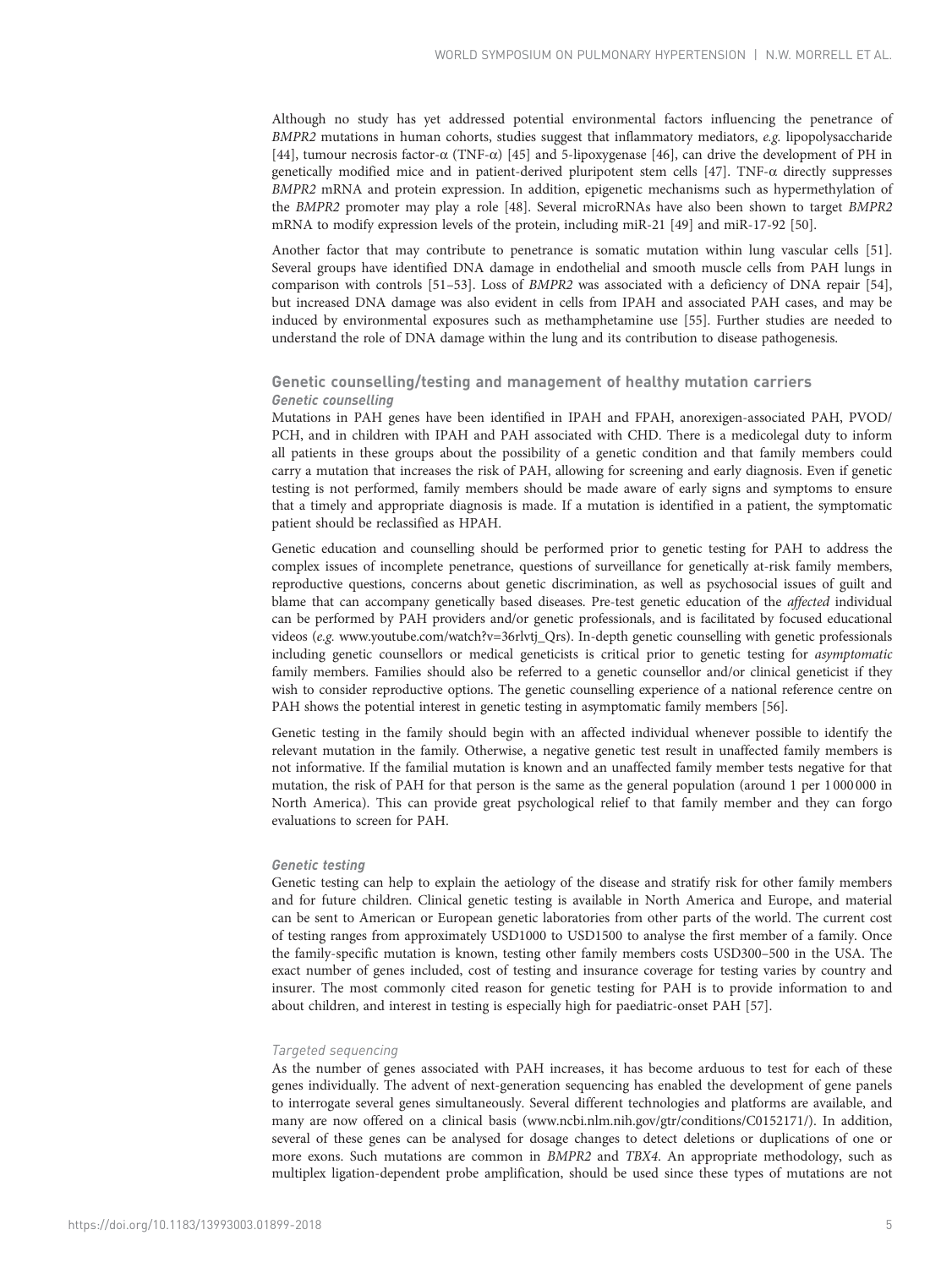readily detected by sequencing. It is important to check the genes included in the panel at the time of testing since the composition changes as genetic discoveries advance.

# Whole exome sequencing and whole genome sequencing

If an up-to-date panel of PAH genes fails to identify a pathogenic variant in a patient with familial PAH or in a child, WES may be appropriate to identify potentially novel genes. In the case of paediatric-onset PAH, testing should ideally include the child and both parents to allow for facile identification of de novo variants. This trio approach was used to identify both the CAV1 and KCNK3 genes [\[9, 10](#page-7-0)]. The largest trio analyses suggest that 19% of childhood-onset IPAH is due to de novo mutations [\[12\]](#page-7-0). Exome sequencing is significantly more expensive than panel gene testing and should be ordered by a genetic professional who can discuss the option of learning about incidental or secondary findings, currently comprised of 59 genes recommended by the American College of Medical Genetics and Genomics that are medically actionable and potentially life saving, including genes for hereditary cancer and sudden cardiac death [\[58](#page-9-0)].

On the horizon is the use of WGS, which enables the identification of variants in the non-coding regions in a patient's genome, but is not yet routinely used on a clinical basis. Exome and genome sequencing have the advantage of iterative reanalysis over time as novel genes are identified.

#### Interpretation of sequencing data

The main problem with WES and WGS is the large number of variants identified in any individual. Interpreting the functional consequences of missense and non-coding variants is particularly challenging. Therefore, identifying potentially pathogenic variants in novel genes requires filtering out common variants based upon large databases of reference allele frequencies and bioinformatic prediction of the likely functional effects. Segregation studies within families can sometimes clarify a variant of uncertain significance (VUS), especially if the variant is de novo or if it segregates with PAH in other affected family members [\[58\]](#page-9-0), while appreciating that penetrance is usually incomplete and that carriers may be unaffected. Only genetic variants classified as pathogenic or likely pathogenic (not VUS) can be used to genetically risk stratify unaffected family members.

# Psychosocial considerations and reproductive options

Genetic test results may cause more harm than good in some individuals because there is currently no effective way to prevent or differentially treat hereditary forms of PAH and because of the incomplete penetrance of mutations. Identifying a mutation in a family can be associated with feelings of guilt in the parent who has passed on a mutation to their child. There are also concerns about genetic discrimination in employment and insurance. Legal safeguards against genetic discrimination vary by country. In the USA, the Genetic Information Nondiscrimination Act protects insured members against discrimination in coverage or cost of health insurance and protects against discrimination in employment, but not against discrimination in life, long-term care or disability insurance based upon a genetic predisposition. In countries with universal healthcare, the concerns about genetic discrimination are not as great and genetic testing uptake rates have been higher.

Reproductive options for those who carry pathogenic mutations include adoption, use of donor gametes, pre-natal testing, in vitro fertilisation (IVF) with pre-implantation genetic diagnosis or not considering PAH genetic status. Accessibility and insurance coverage for IVF and pre-implantation genetic diagnosis vary by country, but coverage is often not readily available due to the cost to the patient.

# Practical application of genetics and genomics

# What is the utility of genetic diagnosis in PAH patients?

Pathogenic PAH mutations associate with disease characteristics that influence treatment and prognosis. For example, HPAH associated with BMPR2 or ACVRL1 mutations presents at a younger age, with more severe haemodynamic abnormalities, and a very low probability of acute vasoreactivity, as well as reduced survival in the current treatment era [\[59, 60](#page-9-0)]. Patients with a heritable form of PVOD are also younger at presentation than non-mutation carriers, but there is no significant difference in the event-free survival at 3 years [[61](#page-9-0)].

Several studies have clearly shown that detection of pathogenic EIF2AK4 mutations is especially useful. The diagnosis of PVOD/PCH challenges PH clinicians, radiologists and pathologists. Identification of biallelic EIF2AK4 mutations allows confirmation of heritable PVOD/PCH without a lung biopsy and identifies a unique form of PAH that not only does not respond well to current PAH medication, but also predisposes to pulmonary oedema when these medications are administered [\[61\]](#page-9-0). A subgroup of individuals diagnosed with IPAH or HPAH may also carry biallelic pathogenic EIF2AK4 mutations. These individuals are characterised by presenting under the age of 50 years with a diffusing capacity of the lung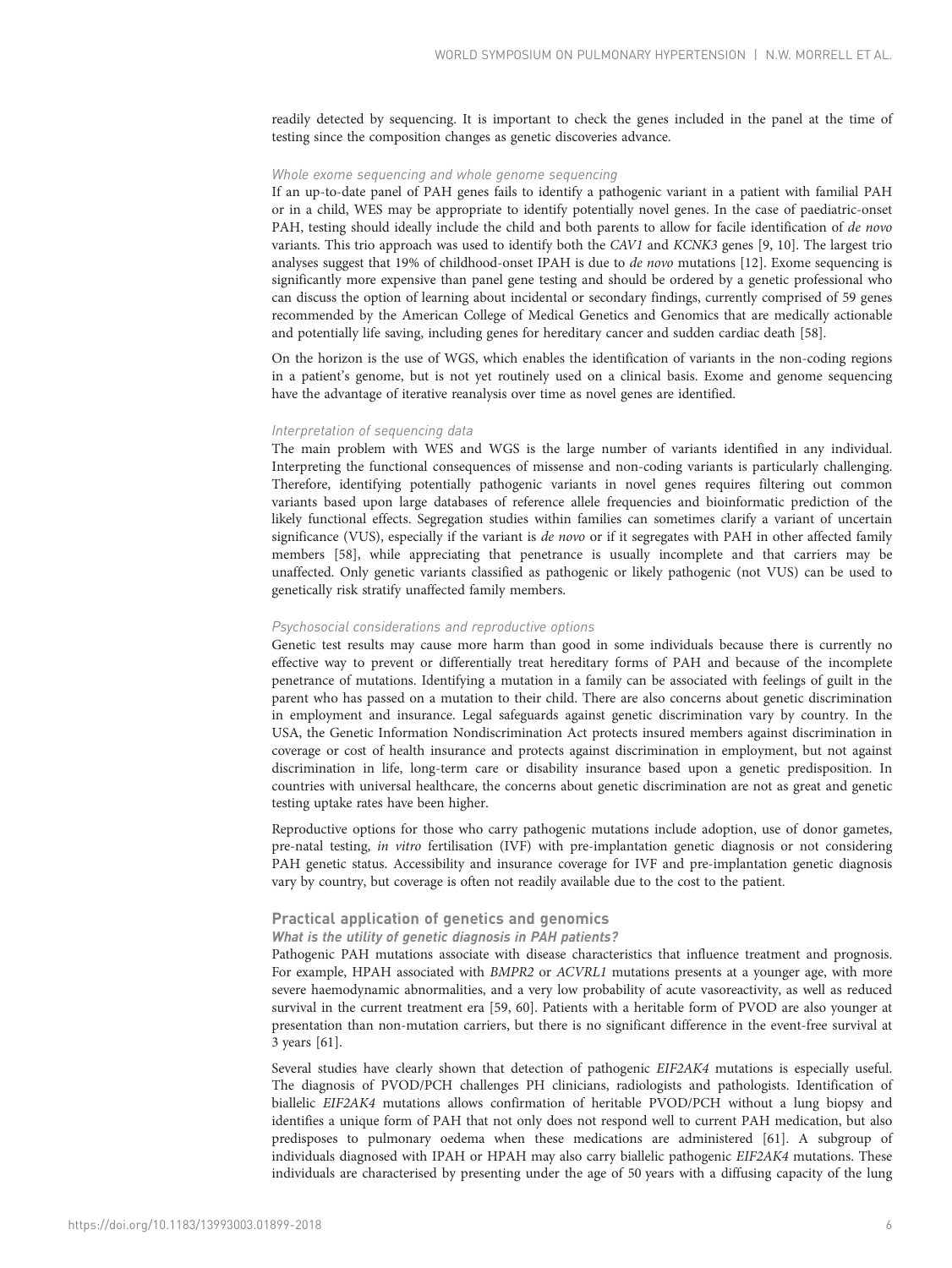for carbon monoxide (DLCO) <50% of predicted [[62](#page-9-0)–[64\]](#page-9-0). Thus, we suggest that clinicians test younger PAH patients who have a low DLCO for EIF2AK4 mutations in order to guide treatment and for risk assessment in family members [\[63\]](#page-9-0).

Findings from genomic studies are also starting to be used to better understand the disease process and therapeutic responses. HEMNES et al. [\[65](#page-9-0)] identified a peripheral blood RNA expression signature in patients with a PAH subphenotype responsive to calcium channel blocker therapy, suggesting a non-invasive approach to predict drug responsiveness. Using WES, genetic variants that may underlie this subphenotype were also identified [[66](#page-9-0)]. As discussed previously, common genetic variants have been associated with risk of PAH, survival and/or pharmacogenomic response to therapy. Most recently, it was shown that common functional variants in SIRT3 and UCP2 might predict the response to inhibition of pyruvate dehydrogenase kinase by dichloroacetate in a phase 2 clinical trial in PAH [\[67\]](#page-9-0), paving the way for future precision medicine studies with this drug.

# From genes to therapies

Molecular pathways highlighted by genetic studies are now the subject of several novel therapeutic approaches (figure 2). Long et al. [[68\]](#page-9-0) reported the beneficial effects of BMP9 administration in heterozygous BMPR2 knockout mice, suggesting that compensating for BMPR2 haploinsufficiency by increasing dose of the ligand might constitute a targeted therapy for human PAH. At the receptor level, approaches include translational readthrough of nonsense mutations using ataluren to restore full-length protein [\[69](#page-9-0)] or slowing down lysosomal degradation of BMPR2 with chloroquine to increase receptor density at the cell surface [[70](#page-9-0), [71](#page-9-0)]. Both approaches effectively restored BMP signalling in vitro and lysosomal blockade reversed PH in experimental models. Inhibition of TNF-α with etanercept not only



FIGURE 2 From genes to therapies: precision medicine approaches in pulmonary arterial hypertension (PAH). BMP(R): bone morphogenetic protein (receptor); BRE: BMP-responsive element; CAV1: caveolin-1; FKBP12: 12-kDa FK506-binding protein. BMP signalling in endothelial cells is mediated by the ligands BMP9 and BMP10 via the ALK1/BMPR2 receptor complex. Endoglin serves as an accessory receptor. Signalling is mediated by phosphorylation of the receptor Smads (Smad1, 5 and 8), which then associate with Smad4 and translocate to the nucleus, regulating genes that contain BREs in their promoters. CAV1 facilitates receptor colocalisation, while KCNK3 encodes a potassium channel that contributes to pulmonary vascular tone. Genes that are mutated in heritable PAH are in bold. Potential therapeutic approaches targeted to these pathways include: exogenous administration of BMP9 ligand, increasing availability of functional BMPR2 receptors (hydroxychloroquine, etanercept), promoting readthrough of nonsense mutations to restore functional BMPR2 or Smad8 protein (ataluren), enhancing downstream signalling by relieving FKBP12 inhibition of BMP type 1 receptors (FK506), promoting CAV1-mediated receptor recruitment (elafin), or recovering KCNK3 channel conductance (ONO-RS-082).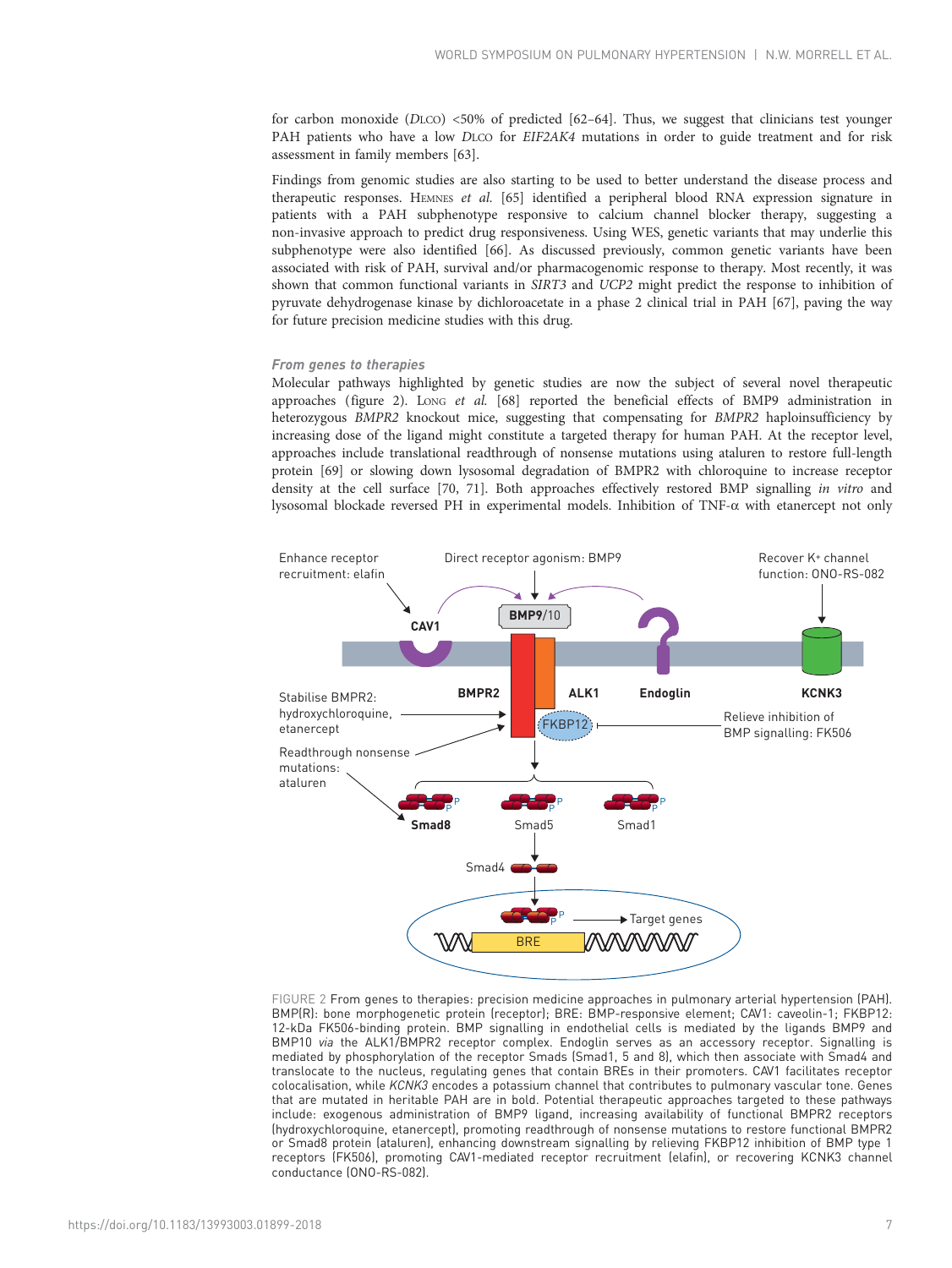<span id="page-7-0"></span>targets inflammation, but can reduce receptor shedding and proteosomal degradation of BMPR2 [[45](#page-8-0)]. Elafin acts via CAV1 to promote receptor recruitment and enhance BMP signalling, reversing experimental PH [\[72\]](#page-9-0). Downstream of BMPR2, FK506 was found to increase BMP signalling and to reverse experimental PH, by binding FK-binding protein 12, an inhibitor of BMP signalling [[73\]](#page-9-0). Phase 2a clinical trials have established safety and tolerability of low-dose FK506 in PAH [\[74\]](#page-9-0). Beyond the BMP pathway, KCNK3 mutations lead to reduced potassium channel conductance, which, at least for some mutations, can be recovered by the phospholipase  $A_2$  inhibitor ONO-RS-082 [10]. These studies underline the considerable progress that has been made in translating basic genetic studies into potential therapeutic modalities. While direct correction of the underlying mutations remains challenging at present, rapid advances in gene-editing technologies may make targeted mutational correction within the lung vasculature a realistic prospect in the future.

# Proposed future directions

These different genomic approaches highlight potential paths forward for using molecular medicine to improve PAH patient care. Several large-scale genetics/genomics studies are currently underway in the USA and Europe. Of note, the US National Biological Sample and Data Repository for PAH (the "PAH Biobank"; [www.pahbiobank.org](http://www.pahbiobank.org)) is generating genetic data (targeted DNA sequencing, WES and genome-wide single nucleotide polymorphisms) for 3000 group 1 PAH patients. The BRIDGE Project in the UK includes PAH as one of the rare diseases for which WGS data are being generated [\(https://](https://bridgestudy.medschl.cam.ac.uk/pah.shtml) [bridgestudy.medschl.cam.ac.uk/pah.shtml](https://bridgestudy.medschl.cam.ac.uk/pah.shtml)). Over 1250 IPAH/familial PAH patients from Europe are being analysed to investigate the underlying genetic variation contributing to the disease. In addition, the US National Institutes of Health PVDOMICS initiative aims to define new molecular classifications across the traditional World Health Organization groups by combining deep clinical phenotyping with multiple "omics" analyses [\[75\]](#page-9-0). It is only through such cohorts and initiatives that we will begin to have adequate power to discover the range of genetic factors underlying PAH to provide a more complete genomic understanding of the disease. Ideally, this will lead to the identification of additional novel targets for new drugs. It also may facilitate prevention strategies for PAH and the prediction of prognosis based on a genetic classification of PAH.

Conflict of interest: N.W. Morrell reports grants and personal fees from Morphogen-IX, outside the submitted work. M.A. Aldred reports grants from the NIH, during the conduct of the study. W.K. Chung has nothing to disclose. C.G. Elliott reports personal fees for steering committee work from Bayer and Bellerophon, grants and personal fees for registry and data safety monitoring from Actelion, and was a consultant for end-point adjudication for Lung LLC, with fees paid to his employer (Intermountain Healthcare), outside the submitted work. W.C. Nichols has nothing to disclose. F. Soubrier has nothing to disclose. R.C. Trembath has nothing to disclose. J.E. Loyd has nothing to disclose.

#### References

- 1 Loyd JE, Primm RK, Newman JH. Familial primary pulmonary hypertension: clinical patterns. Am Rev Respir Dis 1984; 129: 194–197.
- 2 Lane KB, Machado RD, Pauciulo MW, et al. Heterozygous germline mutations in BMPR2. Nat Genet 2000; 26: 81–84.
- 3 Deng Z, Morse JH, Slager SL, et al. Familial primary pulmonary hypertension (gene PPH1) is caused by mutations in the bone morphogenetic protein receptor-II gene. Am J Hum Genet 2000; 67: 737–744.
- 4 Thomson JR, Machado RD, Pauciulo MW, et al. Sporadic primary pulmonary hypertension is associated with germline mutations of the gene encoding BMPR-II. J Med Genet 2000; 37: 741–745.
- 5 Evans JD, Girerd B, Montani D, et al. BMPR2 mutations and survival in pulmonary arterial hypertension: an individual participant data meta-analysis. Lancet Respir Med 2016; 4: 129–137.
- 6 Nasim MT, Ogo T, Ahmed M, et al. Molecular genetic characterization of SMAD signaling molecules in pulmonary arterial hypertension. Hum Mutat 2011; 32: 1385–1389.
- 7 Shintani M, Yagi H, Nakayama T, et al. A new nonsense mutation of SMAD8 associated with pulmonary arterial hypertension. J Med Genet 2009; 46: 331–337.
- 8 Gräf S, Haimel M, Bleda M, et al. Identification of rare sequence variation underlying heritable pulmonary arterial hypertension. Nat Commun 2018; 9: 1416.
- 9 Austin ED, Ma L, LeDuc C, et al. Whole exome sequencing to identify a novel gene (caveolin-1) associated with human pulmonary arterial hypertension. Circ Cardiovasc Genet 2012; 5: 336–343.
- 10 Ma L, Roman-Campos D, Austin ED, et al. A novel channelopathy in pulmonary arterial hypertension. N Engl J Med 2013; 369: 351–361.
- 11 Kerstjens-Frederikse WS, Bongers EM, Roofthooft MT, et al. TBX4 mutations (small patella syndrome) are associated with childhood-onset pulmonary arterial hypertension. J Med Genet 2013; 50: 500–506.
- 12 Zhu N, Gonzaga-Jauregui C, Welch CL, et al. Exome sequencing in children with pulmonary arterial hypertension demonstrates differences compared with adults. Circ Genom Precis Med 2018; 11: e001887.
- 13 Levy M, Eyries M, Szezepanski I, et al. Genetic analyses in a cohort of children with pulmonary hypertension. Eur Respir J 2016; 48: 1118–1126.
- 14 Trembath RC, Thomson JR, Machado RD, et al. Clinical and molecular genetic features of pulmonary hypertension in patients with hereditary hemorrhagic telangiectasia. N Engl J Med 2001; 345: 325–334.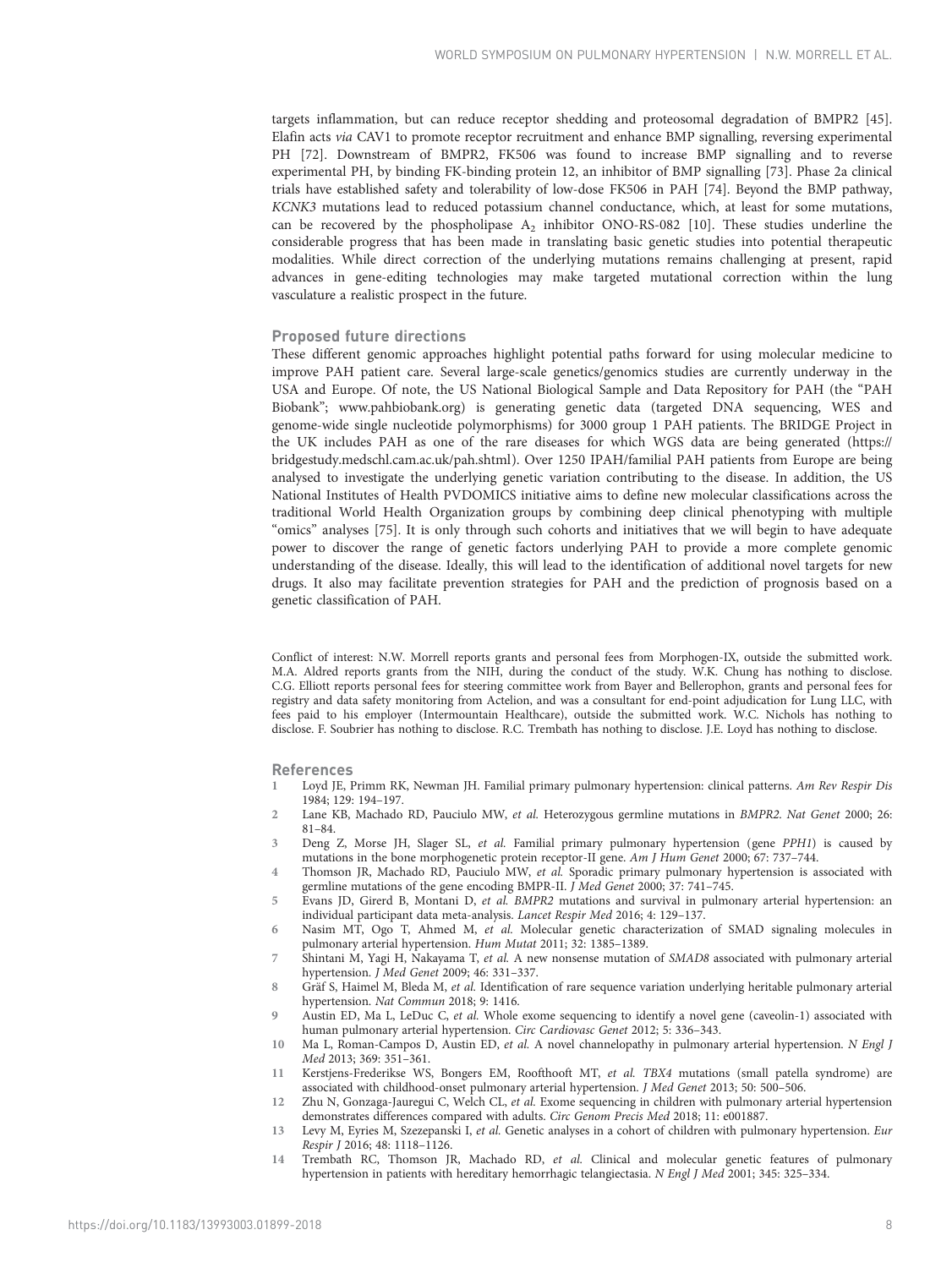- <span id="page-8-0"></span>15 Harrison RE, Berger R, Haworth SG, et al. Transforming growth factor-beta receptor mutations and pulmonary arterial hypertension in childhood. Circulation 2005; 111: 435–441.
- 16 Chaouat A, Coulet F, Favre C, et al. Endoglin germline mutation in a patient with hereditary haemorrhagic telangiectasia and dexfenfluramine associated pulmonary arterial hypertension. Thorax 2004; 59: 446–448.
- 17 Best DH, Sumner KL, Austin ED, et al. EIF2AK4 mutations in pulmonary capillary hemangiomatosis. Chest 2014; 145: 231–236.
- 18 Eyries M, Montani D, Girerd B, et al. EIF2AK4 mutations cause pulmonary veno-occlusive disease. Nat Genet 2014; 46: 65–69.
- 19 Galiè N, Humbert M, Vachiery JL, et al. 2015 ESC/ERS Guidelines for the diagnosis and treatment of pulmonary hypertension. Eur Respir J 2015; 46: 903–975.
- 20 Germain M, Eyries M, Montani D, et al. Genome-wide association analysis identifies a susceptibility locus for pulmonary arterial hypertension. Nat Genet 2013; 45: 518–521.
- 21 Benza RL, Gomberg-Maitland M, Demarco T, et al. Endothelin-1 pathway polymorphisms and outcomes in pulmonary arterial hypertension. Am J Respir Crit Care Med 2015; 192: 1345–1354.
- 22 Damico R, Kolb TM, Valera L, et al. Serum endostatin is a genetically determined predictor of survival in pulmonary arterial hypertension. Am J Respir Crit Care Med 2015; 191: 208-218.
- 23 Farha S, Hu B, Comhair S, et al. Mitochondrial haplogroups and risk of pulmonary arterial hypertension. PLoS One 2016; 11: e0156042.
- 24 Ventetuolo CE, Mitra N, Wan F, et al. Oestradiol metabolism and androgen receptor genotypes are associated with right ventricular function. Eur Respir J 2016; 47: 553–563.
- 25 Austin ED, Cogan JD, West JD, et al. Alterations in oestrogen metabolism: implications for higher penetrance of familial pulmonary arterial hypertension in females. Eur Respir J 2009; 34: 1093–1099.
- 26 David L, Mallet C, Mazerbourg S, et al. Identification of BMP9 and BMP10 as functional activators of the orphan activin receptor-like kinase 1 (ALK1) in endothelial cells. Blood 2007; 109: 1953–1961.
- 27 Upton PD, Davies RJ, Trembath RC, et al. Bone morphogenetic protein (BMP) and activin type II receptors balance BMP9 signals mediated by activin receptor-like kinase-1 in human pulmonary artery endothelial cells. J Biol Chem 2009; 284: 15794–15804.
- 28 Yang X, Long L, Southwood M, et al. Dysfunctional Smad signaling contributes to abnormal smooth muscle cell proliferation in familial pulmonary arterial hypertension. Circ Res 2005; 96: 1053–1063.
- 29 Drake KM, Zygmunt D, Mavrakis L, et al. Altered microRNA processing in heritable pulmonary arterial hypertension: an important role for Smad-8. Am J Respir Crit Care Med 2011; 184: 1400–1408.
- 30 Davis BN, Hilyard AC, Lagna G, et al. SMAD proteins control DROSHA-mediated microRNA maturation. Nature 2008; 454: 56–61.
- 31 Drake KM, Comhair SA, Erzurum SC, et al. Endothelial chromosome 13 deletion in congenital heart disease-associated pulmonary arterial hypertension dysregulates SMAD9 signaling. Am J Respir Crit Care Med 2015; 191: 850–854.
- 32 Ravindran R, Loebbermann J, Nakaya HI, et al. The amino acid sensor GCN2 controls gut inflammation by inhibiting inflammasome activation. Nature 2016; 531: 523–527.
- 33 Chan MC, Nguyen PH, Davis BN, et al. A novel regulatory mechanism of the bone morphogenetic protein (BMP) signaling pathway involving the carboxyl-terminal tail domain of BMP type II receptor. Mol Cell Biol 2007; 27: 5776–5789.
- 34 Bonor J, Adams EL, Bragdon B, et al. Initiation of BMP2 signaling in domains on the plasma membrane. J Cell Physiol 2012; 227: 2880–2888.
- 35 Wertz JW, Bauer PM. Caveolin-1 regulates BMPRII localization and signaling in vascular smooth muscle cells. Biochem Biophys Res Commun 2008; 375: 557–561.
- 36 Prewitt AR, Ghose S, Frump AL, et al. Heterozygous null bone morphogenetic protein receptor type 2 mutations promote SRC kinase-dependent caveolar trafficking defects and endothelial dysfunction in pulmonary arterial hypertension. J Biol Chem 2015; 290: 960–971.
- 37 Atkinson C, Stewart S, Upton PD, et al. Primary pulmonary hypertension is associated with reduced pulmonary vascular expression of type II bone morphogenetic protein receptor. Circulation 2002; 105: 1672–1678.
- 38 Achcar RO, Demura Y, Rai PR, et al. Loss of caveolin and heme oxygenase expression in severe pulmonary hypertension. Chest 2006; 129: 696–705.
- 39 Larkin EK, Newman JH, Austin ED, et al. Longitudinal analysis casts doubt on the presence of genetic anticipation in heritable pulmonary arterial hypertension. Am J Respir Crit Care Med 2012; 186: 892–896.
- 40 Hamid R, Cogan JD, Hedges LK, et al. Penetrance of pulmonary arterial hypertension is modulated by the expression of normal BMPR2 allele. Hum Mutat 2009; 30: 649–654.
- 41 Phillips JA III, Poling JS, Phillips CA, et al. Synergistic heterozygosity for TGFbeta1 SNPs and BMPR2 mutations modulates the age at diagnosis and penetrance of familial pulmonary arterial hypertension. Genet Med 2008; 10: 359–365.
- 42 Cogan J, Austin E, Hedges L, et al. Role of BMPR2 alternative splicing in heritable pulmonary arterial hypertension penetrance. Circulation 2012; 126: 1907–1916.
- 43 Gu M, Shao NY, Sa S, et al. Patient-specific iPSC-derived endothelial cells uncover pathways that protect against pulmonary hypertension in BMPR2 mutation carriers. Cell Stem Cell 2017; 20: 490–504.
- 44 Soon E, Crosby A, Southwood M, et al. Bone morphogenetic protein receptor type II deficiency and increased inflammatory cytokine production. A gateway to pulmonary arterial hypertension. Am J Respir Crit Care Med 2015; 192: 859–872.
- 45 Hurst LA, Dunmore BJ, Long L, et al. TNFalpha drives pulmonary arterial hypertension by suppressing the BMP type-II receptor and altering NOTCH signalling. Nat Commun 2017; 8: 14079.
- 46 Song Y, Jones JE, Beppu H, et al. Increased susceptibility to pulmonary hypertension in heterozygous BMPR2-mutant mice. Circulation 2005; 112: 553–562.
- 47 Kiskin FN, Chang CH, Huang CJZ, et al. Contributions of BMPR2 mutations and extrinsic factors to cellular phenotypes of pulmonary arterial hypertension revealed by iPSC modeling. Am J Respir Crit Care Med 2018; 198: 271–275.